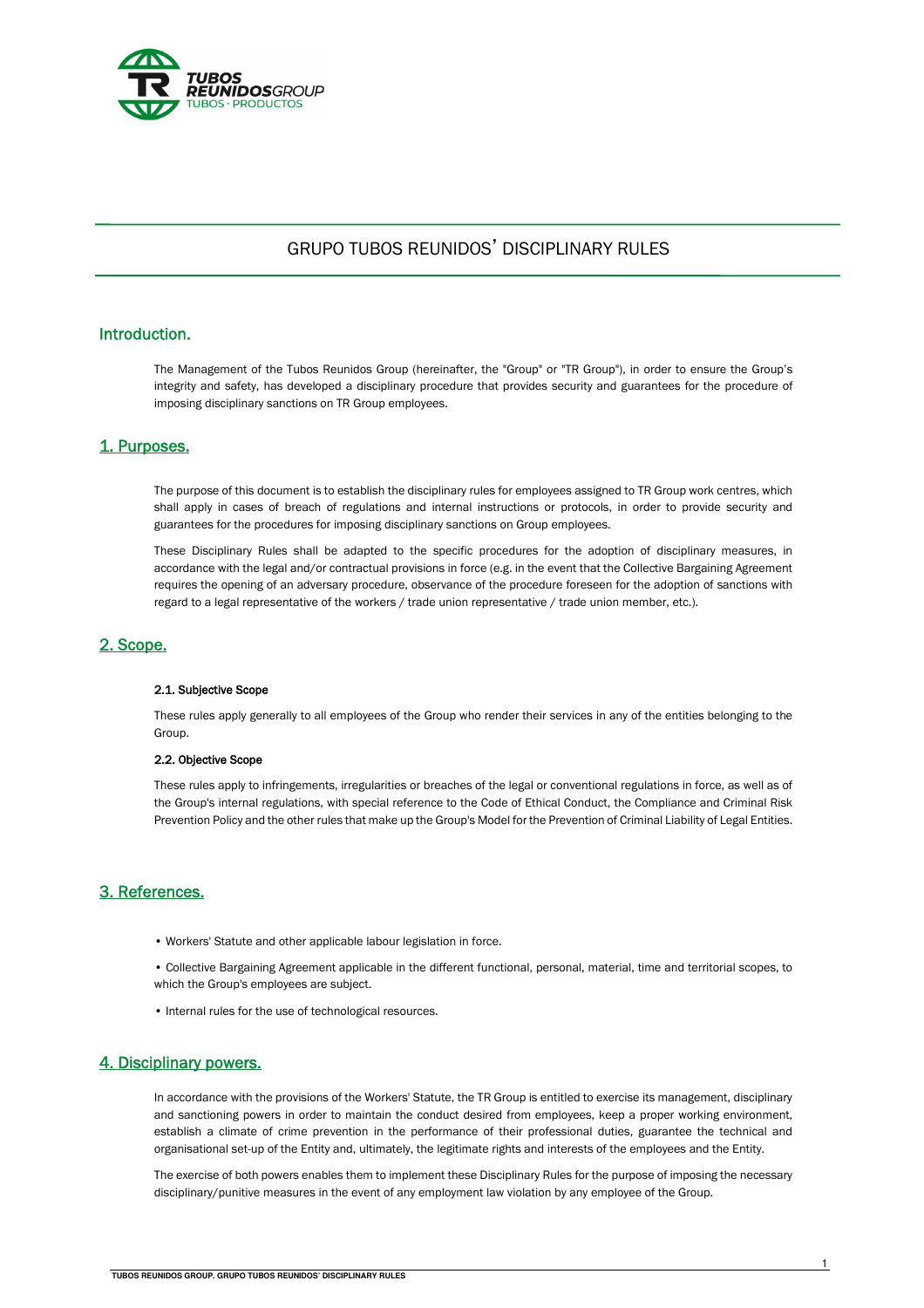

The disciplinary regime set out in this document will be adapted to the specific procedures for the adoption of disciplinary measures in accordance with the legal and/or contractual regulations in force that apply to each specific case (e.g. the case of opening pf adversary proceedings in the case of legal representatives of the workers or trade union representatives).

In the event that the conduct is likely to be classified as an infringement subject to a procedure specifically established by reason of the subject matter (e.g. offences relating to the prevention of occupational hazards) or by reason of the group, the specifically regulated procedure shall preferably be applied. Failing this, the present disciplinary procedure, regulated in accordance with the provisions of the applicable collective bargaining agreement, shall apply.

# 5. Types of misconduct.

Any activities in the workplace or outside the same, on the occasion of or in connection with the work entrusted, which may constitute offences liable to give rise to criminal liability for legal persons, shall be considered very serious misconduct. In particular, and without limitation, the following shall be considered to be included in this section:

- Any action that violates the physical integrity, dignity or essential rights of employees or third parties in the performance of the tasks entrusted to them.
- Actions aimed at discovering the secrets of company employees or third parties without their consent, using means prohibited by law.
- Misleading or fraudulent acts carried out for the fulfilment of the objectives or activities entrusted and which could cause economic damage to third parties.
- Fraudulent acts of disposal of assets to the detriment of creditors or third parties.
- Use of the company's IT resources to cause damage to documents, databases or software belonging to the company or to third parties.
- Illegal use of the intellectual or industrial property of third parties.
- Theft or disclosure of business secrets, misleading or unfair advertising that could cause serious damage to consumers and misrepresentation of economic and financial information to investment markets or to individual investors or fund depositors.
- Accepting or offering bribes in order to obtain advantages in business or any attempt to corrupt authorities, officials, businessmen or private individuals, as well as the corruption of athletes, referees or, in general, participants in relevant sporting competitions.
- Any activity related to money laundering or the financing of criminal or terrorist activities.
- Counterfeiting of means of payment.
- Fraud against the Public Treasury, Social Security System, EU budgets or in the area of subsidies, for amounts that make the facts fit the definition of criminal offences.
- Carrying out urban development activities that are prohibited or contrary to the relevant regulations.
- Contravention of environmental laws, which may cause damage to natural systems.
- Emission of ionising radiation endangering people or the environment.
- Manufacture, use or possession of explosives, flammable or corrosive substances, toxic and asphyxiating substances, or other substances that could cause havoc or contravene established safety standards, putting the life, physical integrity or health of persons or the environment at particular risk.
- Manufacture or processing of substances that could be harmful to health.
- Use of influence on officials or authorities to seek undue financial advantage, as well as the illegal financing of political parties.
- Illegal trafficking or irregular immigration of persons.
- Abuse of workers by suppressing or restricting their rights under legal provisions, collective agreements or individual contracts, as well as the employment of foreign nationals or minors without work permits or the illegal trafficking of labour.
- Limiting or preventing the exercise of trade union freedom or the right to strike.
- Deceitful hiring or dismissal of persons or the employment of foreign workers without a work permit under conditions that prejudice, suppress or restrict their rights under legal provisions, collective bargaining agreements or individual contracts.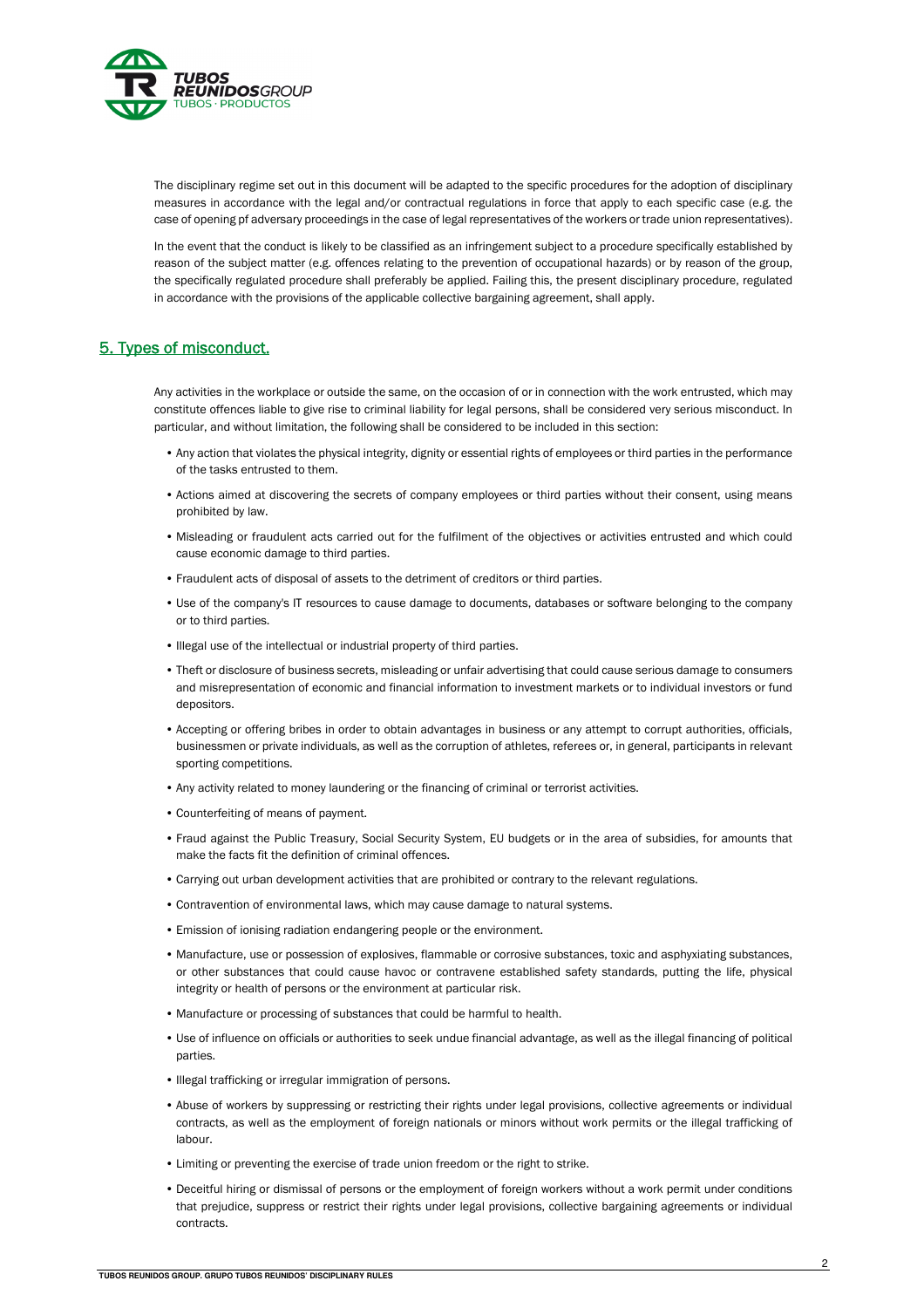

- Favouring the emigration of any person to another country by simulating a contract or placement, or by using other similar deception.
- Discrimination in employment on the grounds of ideology, religion or beliefs, membership of an ethnic group, race or nation, gender, sexual orientation, family situation, illness or disability, for holding the legal or trade union legal representation of workers, due to kinship with other workers in the company or because of using any of the official languages of the Spanish State.
- Infringement of the occupational risk prevention rules required by law by not providing the necessary means for workers to carry out their activity with the appropriate health and safety measures, in such a way as to seriously endanger their life, health or physical integrity.
- Concealment of any fact or misconduct which he or she has witnessed or of which he or she has certain knowledge and which could constitute an offence, in accordance with the provisions of the previous section.

#### 6. Sanctions.

The IMB's decisions are immediately effective and binding on the organisation and on the director, executive or employee concerned.

The measures to be adopted in the event of verified breaches or irregularities will vary according to the severity of the case, and may include the adoption of disciplinary measures (from reprimand to disciplinary dismissal), including the reduction of the offending party's income by cancelling, for example, his or her participation in the economic incentive plan, reduction of his or her promotion possibilities, communication to the authorities, and improvement and updating of the model's controls, in order to prevent similar situations from occurring.

If the infringement constitutes an occupational misconduct, it will be sanctioned in a manner consistent with the regulations in force applicable to the specific company within the TR Group.

Written notice of the sanction will be given to the employee, stating the date and the facts giving rise to the same.

The following internal disciplinary regime is established, consistent with labour law, with proportionate, effective and sufficiently dissuasive measures:

- Minor infringements: Written warning.
- Serious infringements: 5 to 20 day suspension of employment and salary.
- Very serious infringements: Dismissal.

Any conduct within the TR Group that fits the definition of an offence in the Spanish Criminal Code is a clear violation of good contractual faith and always constitutes a very serious infringement that will lead to the disciplinary dismissal of the perpetrator, as well as of all those who have intentionally collaborated with or covered up for him or her. Likewise, the Organisation, with the background information in its possession, shall file the relevant complaint against the alleged offender, through the Legal Department, in the terms and as provided for in the Spanish Criminal Procedure Act.

In matters of special relevance or impact for the Company, and in all those involving the filing of a complaint or the conduct of a criminal prosecution, once the IMB has resolved that a breach of the Code of Ethical Conduct has occurred, the Chairman of the IMB will refer the matter through the Audit Committee to the Board of Directors, which will decide on the application of the disciplinary, corrective and preventive measures it deems appropriate.

#### 7. Statute of limitations for misconducts.

The statute of limitations for work-related misconduct shall be as established in current legislation and applicable collective bargaining agreements. The limitation period shall start to run from the date on which the company became aware of the facts that gave rise to the misconduct. Disciplinary proceedings must be initiated as a matter of urgency, taking into account the statute of limitations for misconduct in the Workers' Statute, which are as follows, according to art. 60.2 of the Spanish Workers' Statute:

- Minor misconduct shall be subject to a ten (10) day statute of limitations.
- Serious misconduct, to a twenty (20) day statute of limitations.
- In the case of very serious misconduct, sixty (60) days from the date on which the company became aware of the misconduct and, in any case, six (6) months after it was committed.